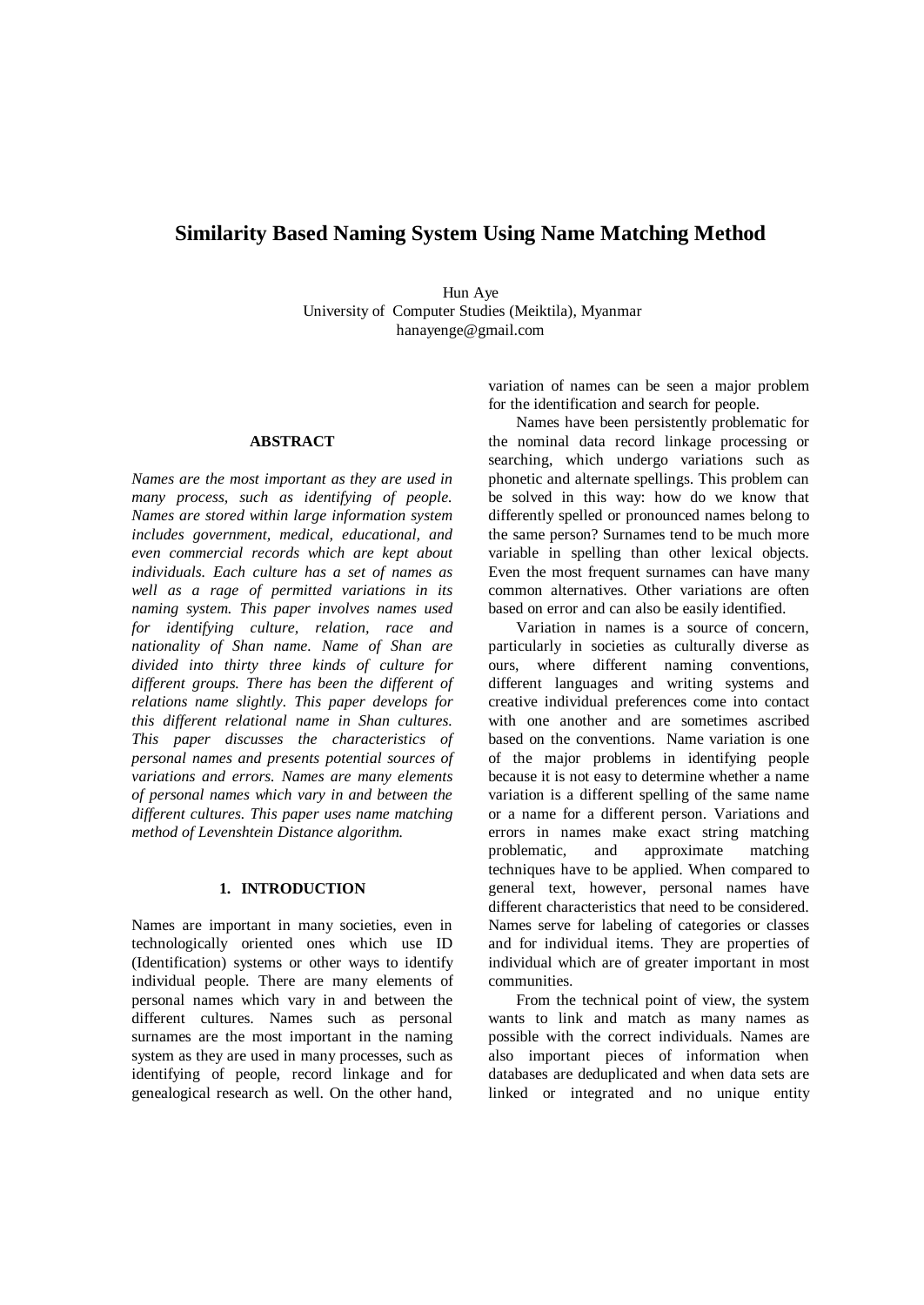identifiers are available. Personal names have characteristics that make them different from general text. While there is only one correct spelling for many words, there are often several valid variations for personal names. People also frequently use nicknames in daily life.

### **2. BACKGROUND THEORY**

Personal names are also heavily influenced by a person's cultural background, and in certain situations people do change their names. All these issues make matching of personal names more challenging compared to matching of general text. Name equivalence can be discussed in many different ways.

First of all, one needs to separate the various types of names that can be observed and second of all, one need to define name equivalence. Gustafson describes some of the partitions between name types; a name can refer to a person (first name, surname, nickname etc.), a geographical site (place names and street names) and various non-human object names (animal names, company names etc.).

The second name related problem concerns the definition of equivalence between names. Many different definitions can be said to be true. The definitions distinguish between three different types of equivalence: same spelling, same pronunciation and same origin. Names have been regarded as equivalent when they have or could have the same pronunciation [3].

The spelling and the pronunciation of a name may have altered when people moved and due to different and uncertain spelling conventions. To be able to match these types of names, a name matching algorithm needs to be somewhat "loose" since the spellings can have diverted to a considerable extent. Most techniques are based on pattern matching, phonetic encoding, or a combination of these two approaches.

#### **2.1. Meaning of Names**

Names are more than just strings of characters. Names provide different elements which may differ between cultures. Some cultures show the marital status very clearly, others do not refer to it.

Boys can be named by: (1) taking names of leading or important male characters accepted as having lasting literary value and (2) combining monosyllables evidently indicating the male.

Girl can be named by: (1) taking name of leading female characters from well-known literature and (2) combining monosyllables evidently indicating the female [1].

#### **2.2. Personal Name Characteristics**

Even when only considering the English-speaking world, a name can have several different spelling forms for a variety of reasons. Compound names are often used by married women, while in certain countries husbands can take on the surname of their wives. In today's multi-cultural societies and worldwide data collections, the challenge is to be able to match names coming from different cultural backgrounds [8].

#### **2.3. Categories of Name Variations**

There are many applications of computer based name matching algorithms including record linkage and database searching where variations in spelling, caused for example by transcription errors, need to be allowed for. Most of these variations can be categorized as follows:

- Spelling variations
- Phonetic variations
- Double names
- Double first names
- Alternate first names

In these situations an algorithm that recognizes simple variations in spelling or phonetics would not be able to identify two such names as referring to the same person. Any name matching scheme can be but a contribution to the frequently encountered task of trying, in the absence of any scheme of personal identity numbers, to determine whether two sets of personal information in fact relate to the same individual.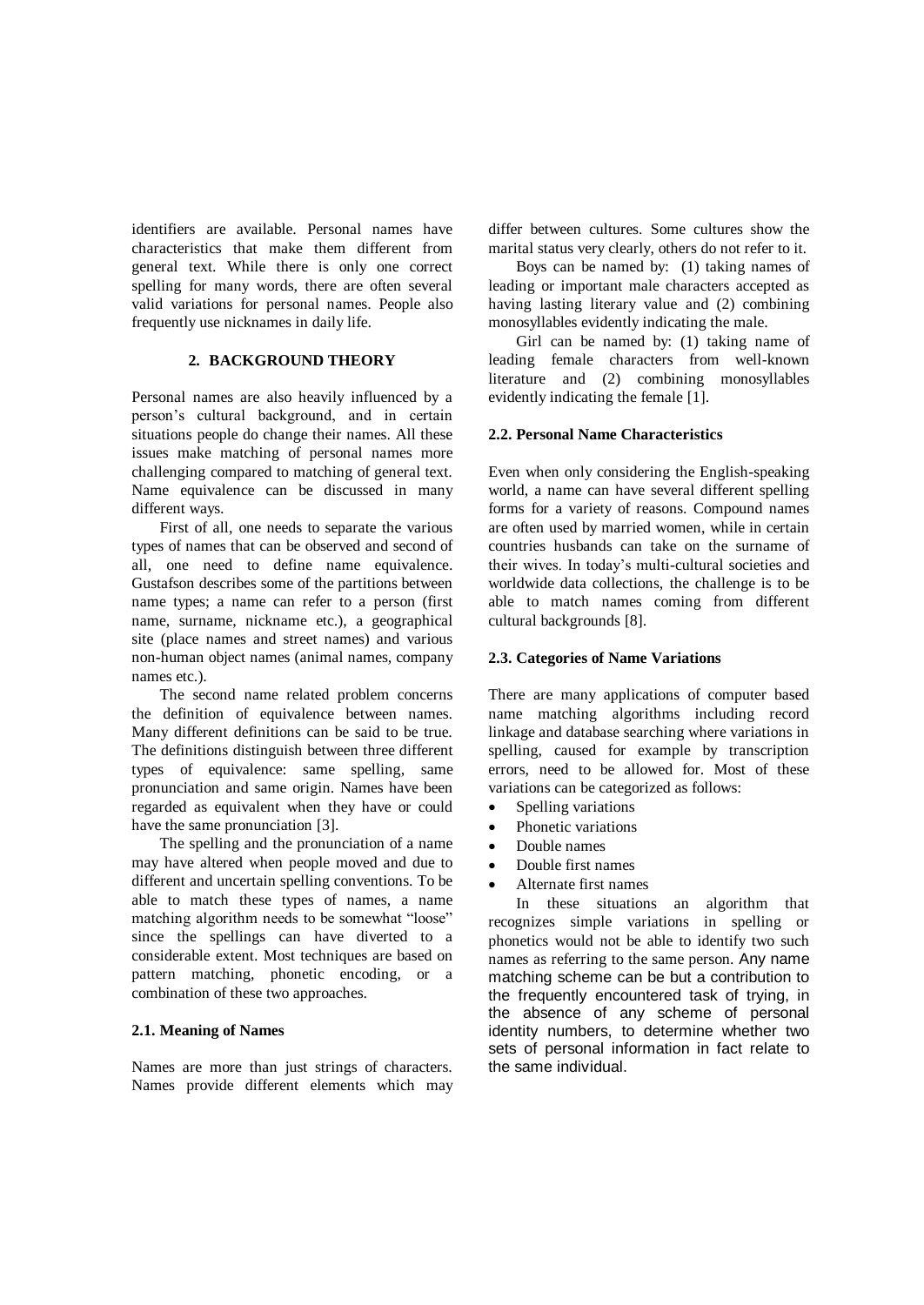### **3. NAME MATCHING METHOD**

A lot of data collected and processed contains information about people. Personal names are often used as identifiers to access data or when searching for people. Three main application areas for name matching: Text data mining, Information retrieval and Data linkage and deduplication.

Name matching can be defined as the process of determining whether two name strings are instances of the same name. As name variations and errors are quite common, name string comparison without result in good matching quality. The two main approaches for matching names are phonetic encoding and pattern matching [2].

## **3.1. Phonetic Encoding**

Common to all phonetic encoding techniques is that they convert a name string into a code according to how a name is pronounced (i.e. the way a name is spoken). Naturally, this process is language dependent. When matching names, phonetic encoding can be used as a filtering step, i.e. only names having the same phonetic code will be compared using a computationally more expensive pattern matching algorithm [6]. Alternatively, exact string comparison of the phonetic encodings can be used. Most techniques have been developed mainly with English in mind: Soundex, Phonex, NYSIIS (New York State Identification Intelligence System)*,* Double-Metaphone, Fuzzy Soundex [4].

## **3.2. Pattern Matching**

Pattern matching techniques are commonly used in approximate string matching, which has widespread applications, from data linkage and duplicate detection, information retrieval, correction of spelling errors, to bio and health informatics [10].

- Levenshtein or Edit distance
- Damerau-Levenshtein distance
- Bag distance
- Smith-Waterman distance
- Longest common sub-string (LCS)
- Q-grams
- Positional q-grams
- Skip-grams
- Compression
- Jaro algorithm
- Winkler (or Jaro-Winkler ) algorithm

## **4. LEVENSHTEIN DISTANCE**

Levenshtein Distance (LD) is a measure of the similarity between two strings, which we will refer to as the source string (s) and the target string (t). The distance is the number of deletions, insertions, or substitutions required to transform s into t. For example,

- If s is "test" and t is "test", then  $LD(s,t) = 0$ , because no transformations are needed. The strings are already identical.
- If s is "test" and t is "tent", then  $LD(s,t) = 1$ , because one substitution (change "s" to "n") is sufficient to transform s into t.

The greater the Levenshtein Distance, the more different the strings are [7]. The Levenshtein Distance algorithm has been used in: Spell checking, Speech recognition, DNA analysis and Plagiarism detection.

#### **4.1. Levenshtein Distance Algorithm**

| Step | <b>Description</b>                              |
|------|-------------------------------------------------|
|      | Set n to be the length of s.                    |
|      | Set m to be the length of t.                    |
|      | If $n = 0$ , return m and exit.                 |
|      | If $m = 0$ , return n and exit.                 |
|      | Construct a matrix containing 0. m rows and 0.  |
|      | columns.                                        |
|      | Initialize the first row to $0_{\dots}$ n.      |
|      | Initialize the first column to 0m.              |
| 3    | Examine each character of s (i from 1 to n).    |
|      | Examine each character of $t$ (j from 1 to m).  |
| 5    | If s[i] equals t[j], the cost is 0.             |
|      | If $s[i]$ doesn't equal $t[i]$ , the cost is 1. |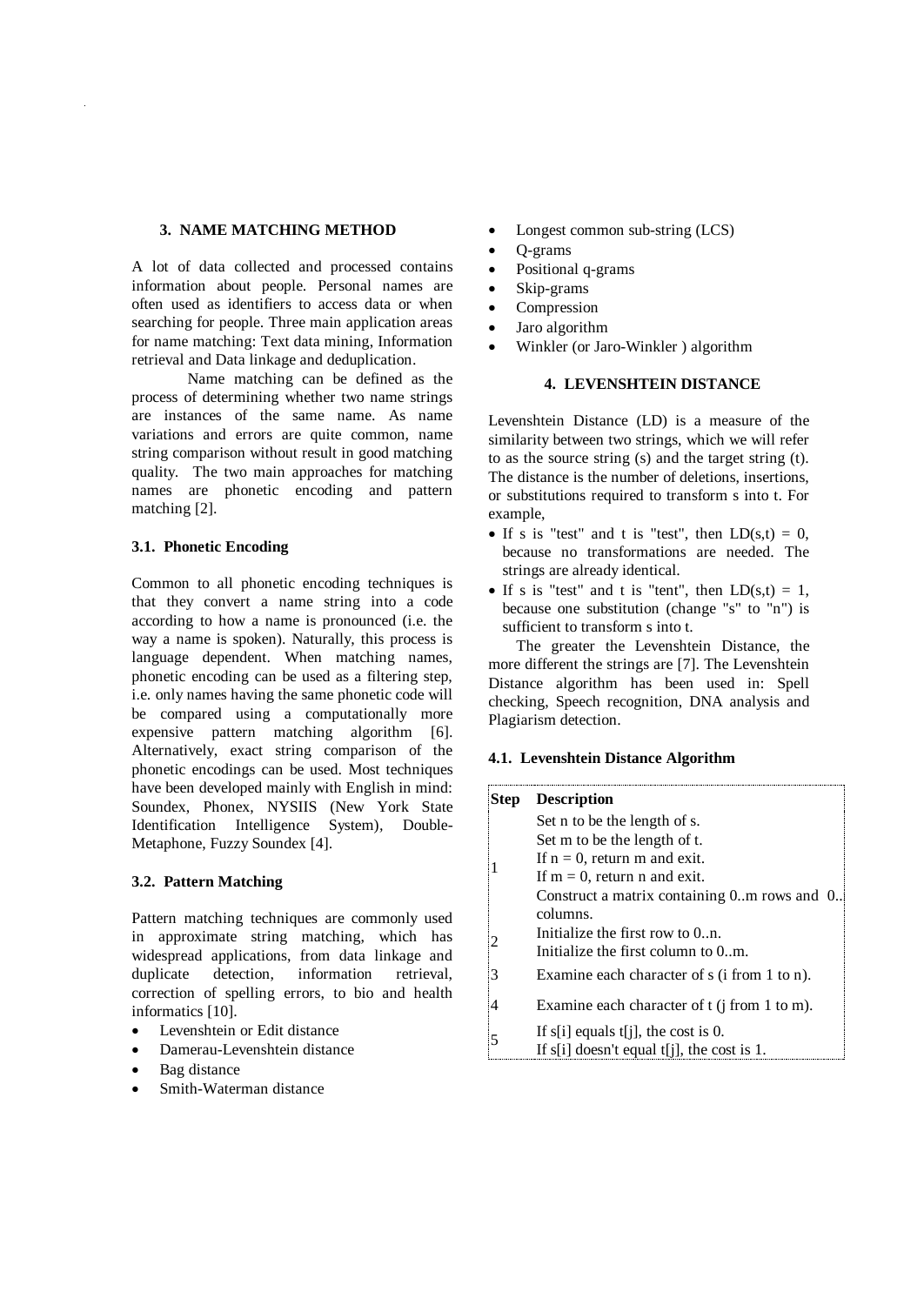Set cell  $d[i,j]$  of the matrix equal to the minimum of:

a. The cell immediately above plus 1:  $d[i-1,j]$  + 1.

b. The cell immediately to the left plus 1: d [i,j- $1] + 1.$ 

c. The cell diagonally above and to the left plus the cost:  $d[i-1,j-1] + cost.$ 

 $|7$ After the iteration steps (3, 4, 5, 6) are complete, the distance is found in cell  $d[n,m]$ .

## **4.2. Operation of Levenshtein Distance Algorithm**

6

The Levenshtein algorithm (also called Edit-Distance) calculates the least number of edit operations that are necessary to modify one string to obtain another string. A matrix is initialized measuring in the (m,n)-cell the Levenshtein Distance between the m-character prefix of one with the n-prefix of the other word. The matrix can be filled from the upper left to the lower right corner. Each jump horizontally or vertically corresponds to an insert or a delete, respectively. The cost is normally set to 1 for each of the operations. The diagonal jump can cost either one, if the two characters in the row and column do not match or 0, if they do. Each cell always minimizes the cost locally. This way the number in the lower right corner is the Levenshtein Distance between both words. There are two possible paths through the matrix that actually produce the least cost solution. Namely"=" Match; "o" Substitution; "+" Insertion; "-" Deletion [9].

## **5. NAME MATCHING SYSTEM FOR SHAN NAME**

Currently we are constructing and implementing a naming system which offers to "correct" Shan names according to the methodology mentioned above. The system will give us the letters for each input name. We use these letters to compare names based on the basic algorithm. The user will be able to choose from a list of resulting possible names according to their respective meaning. By

using this algorithm, the correct name will be known and the amount of variations and needed character also will be understood. Finally, this system will give to the user for the nationality, relation, race, gender, English and Myanmar meaning of Shan cultures [5]. We use a dictionary database of more than 2000 Shan names which contains not only the spelling, but also the meaning and correct pronunciation. Then the user can select the best name from the resulting list of names.





**6. IMPlEMENTATION RESULT**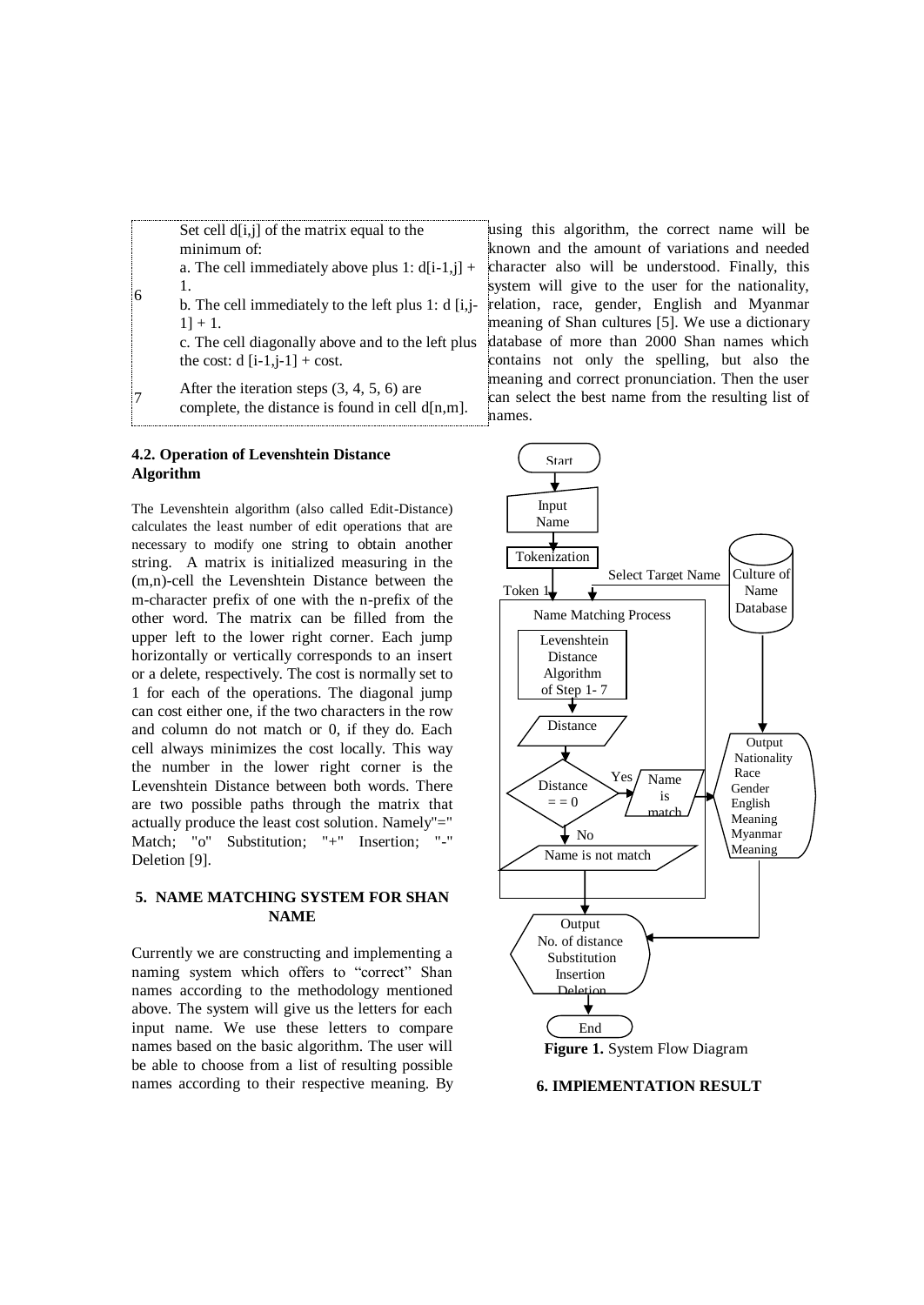The paper proposed name variations for different cultures to guide the implementation of naming system, currently worked out for Shan names. This paper will be understood the characteristics of Levenshtein Distance algorithm which help to find reasonable variants of names.

Experimental results on different real name data sets have shown that there is no single best technique available. The characteristics of the name data to be matched have to be considered when selecting a name matching technique. The contributions of this system are a detailed discussion of the characteristics of personal names for Shan people such as Pao, Palaun, Taungyoo and Yunn, etc and possible sources of variations and errors in them, an overview of a range of name matching techniques. The paper provides the output result for many variations using several real world data sets containing relational Shan names.

This system provides a comprehensive review of existing culture distance literature with particular emphasis on data representation. The second and main objective will be to design and implement a comprehensive similarity and text distance measure incorporating new algorithm.

Perceptual measures and Levenshtein Distances calculated on the basis of transcriptions will form a baseline for the comparison of results obtained in our thesis. The main evaluation of the system will be based for the most part on its correctness on Shan name.

## **7. CONCLUSION**

The paper discusses the characteristics of personal names and the potential sources of variations and errors in them, and present an overview of pattern matching based on name matching techniques. Personal name matching is very challenging, and more research into the characteristics of both name data and matching techniques has to be conducted in order to better understand why certain techniques perform better than others, and which techniques are most suitable for any type of data.

More detailed analysis into the types and distributions of errors are needed to better understand how certain types of errors influence the performance of matching techniques.

The name matching techniques covered by this investigation comprise only a small selection of those existing, but they are the representative of many of the current approaches to the problem of name matching. Due to the diversity of applications for name matching techniques, choosing a particular algorithm will depend largely on the nature of the data it is to be applied to. This paper develops the problems involved in approximate string matching in general and in name matching specifically. The paper work suggests that methods based on distance measures are the best in these situations for the obvious reason that a pronunciation bias is unlikely to be reflected in a spelling bias. It was possible to identify areas of improvement to the design of this system by using the Phonex name matching method, based on the Soundex coding technique.

This system uses Shan name usages as a naming methodology, the Levenshtein or Editdistance algorithm for personal name matching. Our proposed system uses the hybrid name matching algorithms to return the variants of names from a database with the relative probability of their similarity.

#### **7.1 Advantages of the system**

The advantage of this process would be an improvement of searching algorithms for Shan names in databases as well as in the internet. Here the system will need name matching algorithms. A further benefit of this process would be an optimization for name searching. The next step of development is to take into account different cultures. The benefits in number of matches being able to find all, or almost all, of the possible matches contained in the database, were with the current database and set of search words.

The results show that of the two transcription methods, the Levenshtein Distances based on the phonetic transcriptions more closely match the perceptual distances and group the dialects into their regional groups more closely.